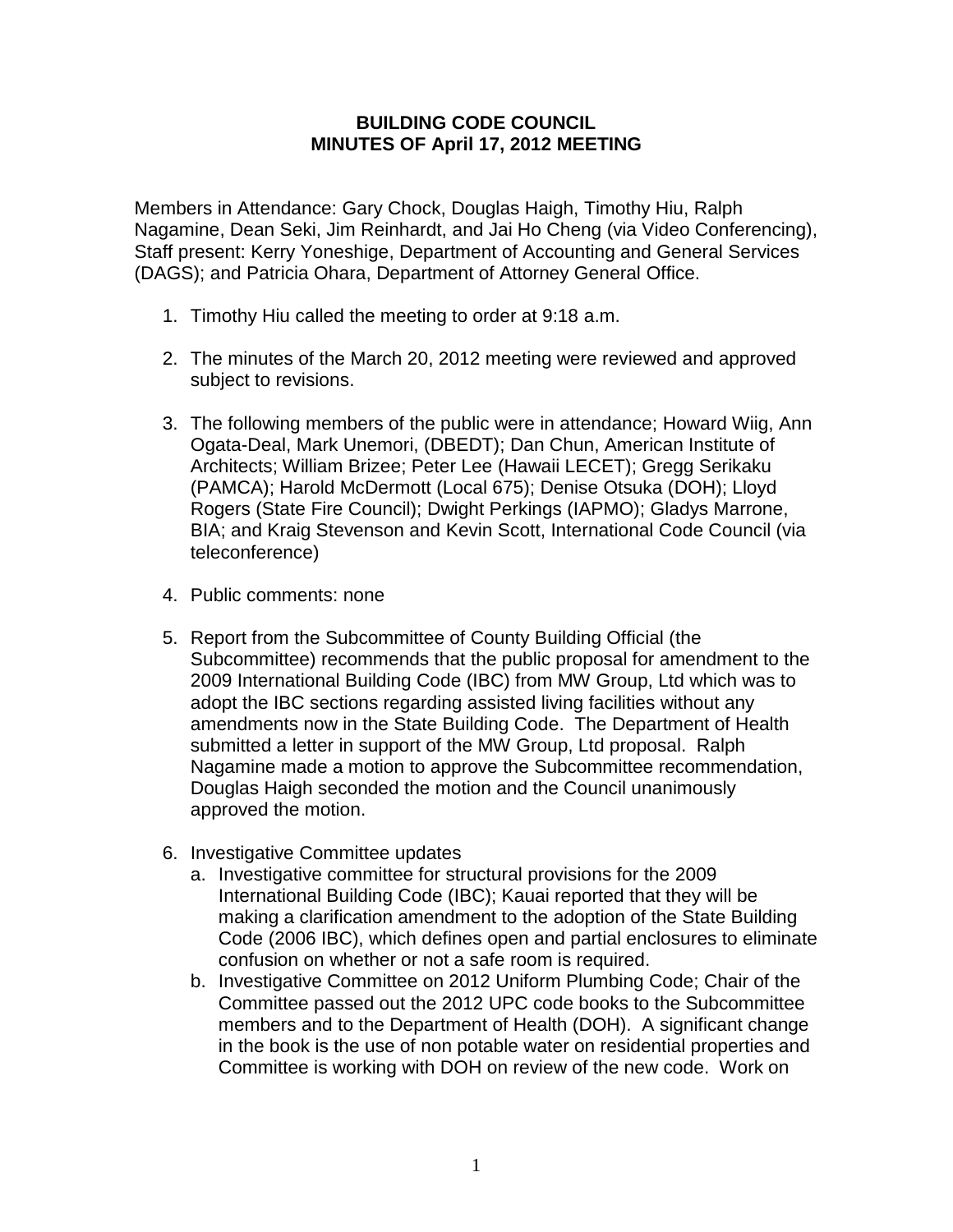the code is progressing but the investigative committee is also awaiting action on the Council's continued action.

- c. Investigative Committee on 2012 Energy Efficiency Standards; Chair of committee passed out proposed amendments to the 2012 IECC which included credits for various lighting sources. Suggestion came up that the University of Hawaii School of Architecture be contacted to assist in studies of the proposed amendments. It was also mentioned that the 2012 International Green Construction Code which is a layover code has been issued.
- d. Investigative committee on 2009 State Fire Code; Chair of the committee noted the State Fire Council has reviewed the proposed amendments and noted that some of the amendments have been included in the 2012 NFPA One and is now considering adopting that version. Additionally, the Chair added that the State Fire Code based on 2006 NFPA One has been adopted by Oahu, Kauai, and Hawaii. Maui has not adopted that code.
- e. Investigative committee on training on state building codes; the County of Kauai will hold plan review classes in Kauai on the 2006 IBC and include a checklist required with all plans submitted for approval. The AIA proposed a certificate checklist on all plans and AIA was then asked to develop a proposal of what the checklist certificate would look like.
- f. Investigative committee on fire sprinkler implementation in new 1 and 2 family dwellings; BIA reported that they did a presentation to the committee on fire sprinklers and are opposed to the mandatory requirement.
- 7. County update
	- a. Oahu; Bill 35 submitted for the 2006 IBC and IRC. The 2006 UPC is an interim code.
	- b. Kauai; 2006 IBC and IRC has passed first reading and the 2009 IECC has been adopted
	- c. Maui; 2006 UPC, IBC, and IRC adopted and 2009 IECC with corporation council
	- d. Hawaii; 2006 UPC adopted in November 2011
- 8. Legislative update
	- a. Lloyd Rogers reported that a bill has been revised to require fire sprinklers only when the fire department has limited access and buildings used for agricultural purposes will not be required to get building permits
	- b. The building code bill introduced by Representative Herkes regarding the Council and Natural Disaster Commission is no longer active in the legislative session
- 9. Next Meeting Agenda
	- a. How can the Council operate after July 1, 2012